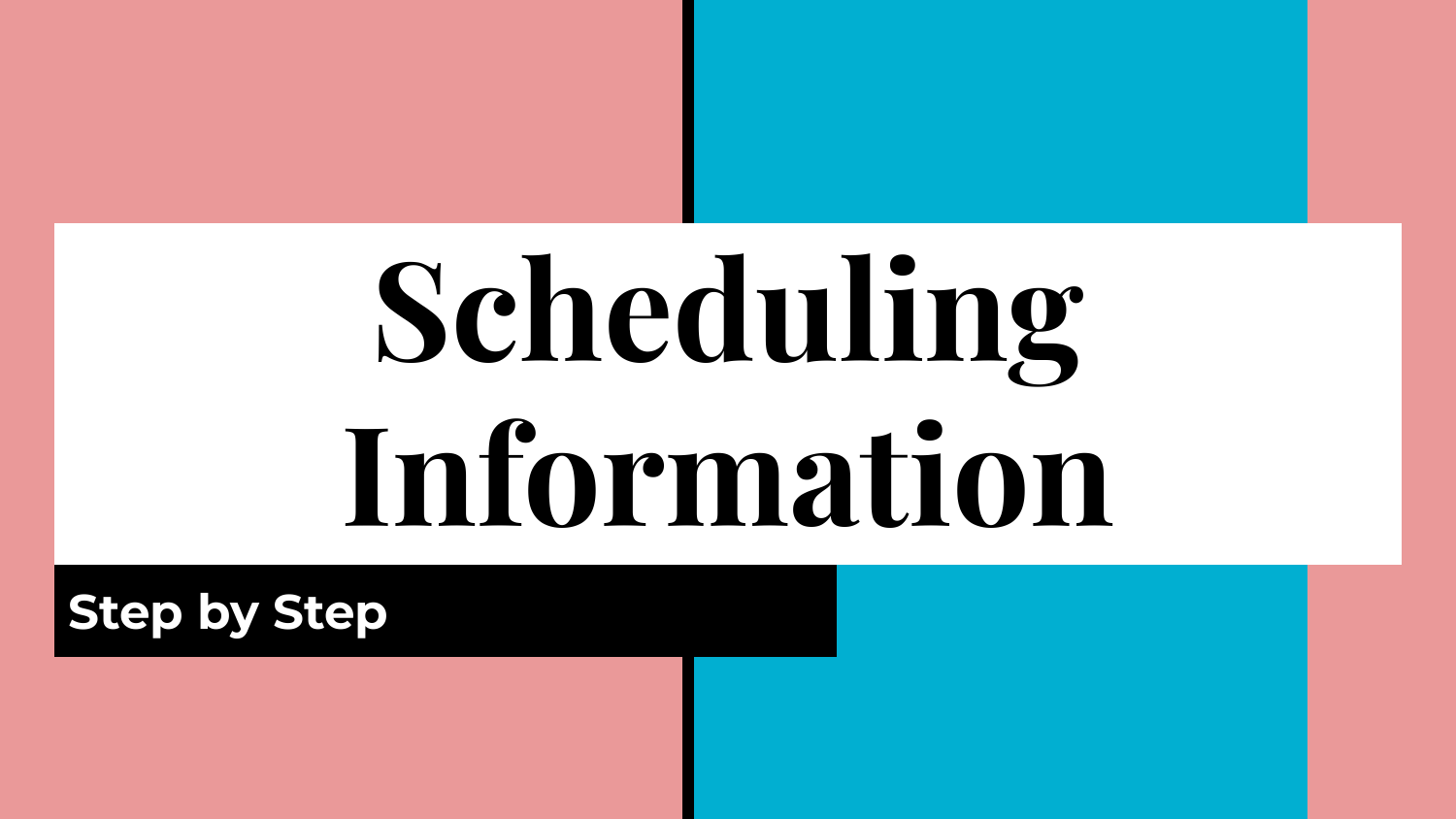# COURSE SELECTION for 2022-2023

- ❖ Counselors will be available **February 11th in the Library during both lunches for questions. Staff will also be available 2/14 & 2/15 from 3:45 - 4:45 pm and 2/16 from 1:30 - 2:30 pm in the Library for additional help.**
- ❖ We will receive copies of your responses and schedule classes based on your input.
- ❖ You may make edits to your submission from February 10th through February 16th. All submissions are **due** by February 16th. **You will no longer have access to make changes to your selections after February 16, 2022.**

| <b>COUNSELORS:</b> | Ms. Price       | $A-Di$ |
|--------------------|-----------------|--------|
|                    | Mrs. Clark      | $Do-J$ |
|                    | Mrs. Ozeroff    | $K-N$  |
|                    | Mrs. Cramer     | $O-Sa$ |
|                    | Ms. Straessler: | $Sc-Z$ |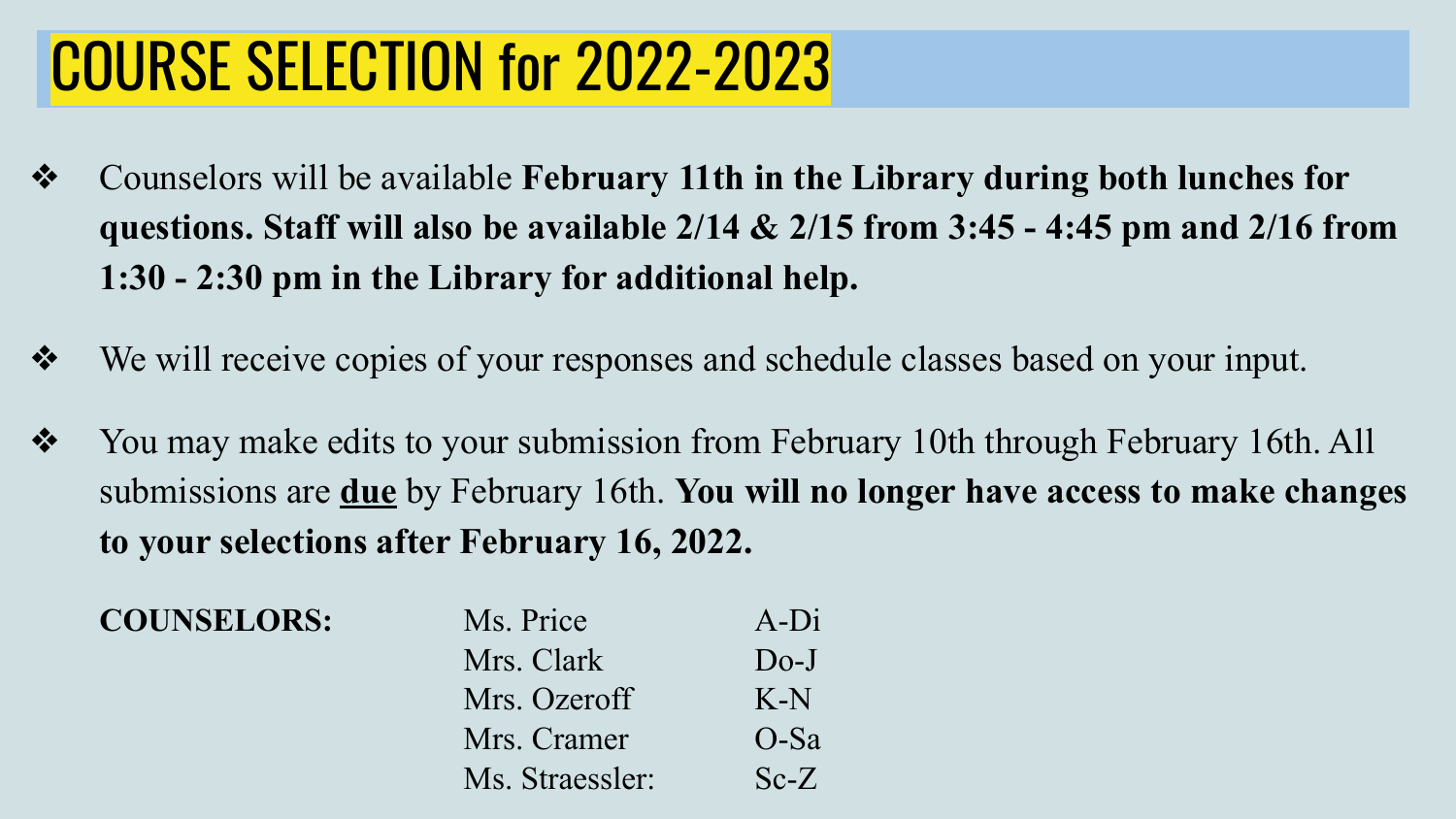*Remember, you created a 4 Year Plan in your Building Foundations for Success class your freshman year. An example from Ms. Spivey is posted below. Find your 4 Year Plan in your Google Drive, and use it to help you pick your classes.*

| <b>NAME:</b>            | Mrs. Spivey             |                       | <b>Career Goals:</b>          | Teacher               |                         |                       |                        |
|-------------------------|-------------------------|-----------------------|-------------------------------|-----------------------|-------------------------|-----------------------|------------------------|
| <b>Grad. Year: 2023</b> |                         |                       |                               |                       |                         |                       |                        |
|                         | <b>GRADE 9</b>          |                       | <b>GRADE 10</b>               |                       | <b>GRADE 11</b>         |                       | <b>GRADE 12</b>        |
|                         | English: English 9      |                       | English: English 10 (H)       |                       | English: English 11     |                       | English: English 12    |
|                         | Math: Integrated Math I |                       | Math: Integrated Math 2       |                       | Math: Integrated Math 3 |                       | Math: AP Statistics    |
| Science/Other Biology   |                         |                       | Science: Chemistry            |                       | Science: Physics        |                       | Science: Forensics     |
|                         | PE: Individual sports   |                       | <b>History: World History</b> |                       | History: US History     | Gov/Econ: Gov/Econ    |                        |
| World Lang: Spanish 1   |                         | World Lang: Spanish 2 |                               | World Lang: Spanish 3 |                         | World Lang: Spanish 4 |                        |
| Elective: BFFS          |                         |                       | PE: Team or Int. Dance        |                       | Elective: Type here     |                       | Elective: Pre Calculus |
|                         | Elective: Type here     |                       | Elective: Peer Mediation      |                       | Elective: Type here     |                       | Elective: Type here    |
|                         | Elective: Type here     |                       | Elective: Peer Mediation      |                       | Elective: Type here     |                       | Elective: Type here    |
|                         |                         |                       | Alternate: Type here          |                       | Alternate: Type here    |                       | Alternate: Type here   |
|                         |                         |                       | Alternate: Type here          |                       | Alternate: Type here    |                       | Alternate: Type here   |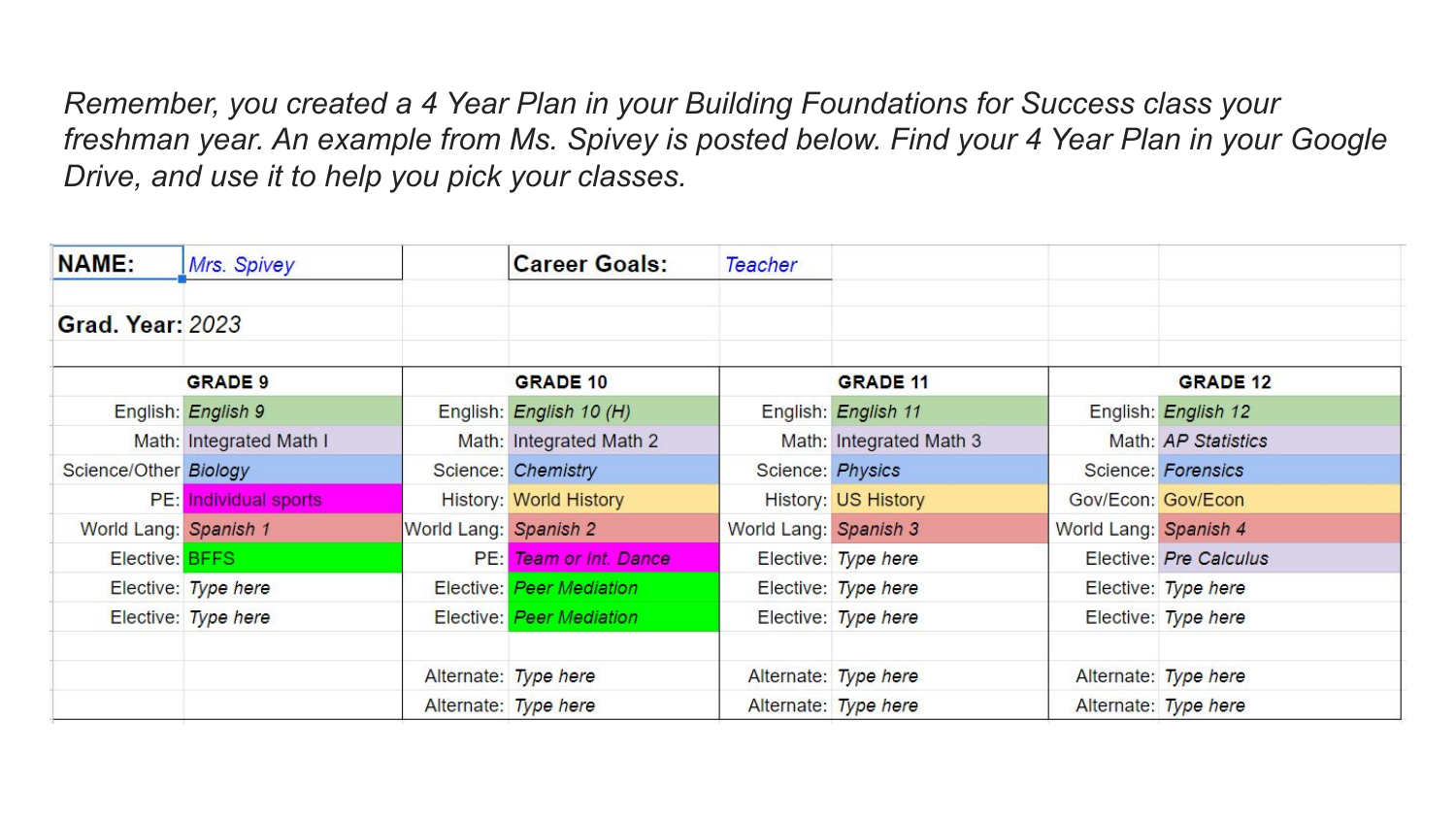### Frequently asked Questions\*\*

- **Q.** Can I **double up** on classes (take two math or science, etc…)?
- **A.** Students may double up on classes based on **space availability and grade level /pre-requisite requirements\***.
- **Q.** Can I have an *Unscheduled* period?
- **A.** Students who are in **grade 11/12** and are on track to graduate may have no more than *one unscheduled class per term* during either 1st or 4th period *if their schedule allows for it* with their other choices. (11th grade only one per year)

#### **Q.** Can I be a *TA* **or** *Office Assistant*?

**A.** Students in grade 11/12 who meet the criteria listed in the catalog may have *one class* of TA **or** Office Assistant per year. Students will be *assigned to positions based on staffing need.* 

**\*see catalog for more information**

**\*\*Students should direct additional questions to their Counselors during Intervention times listed on previous slide**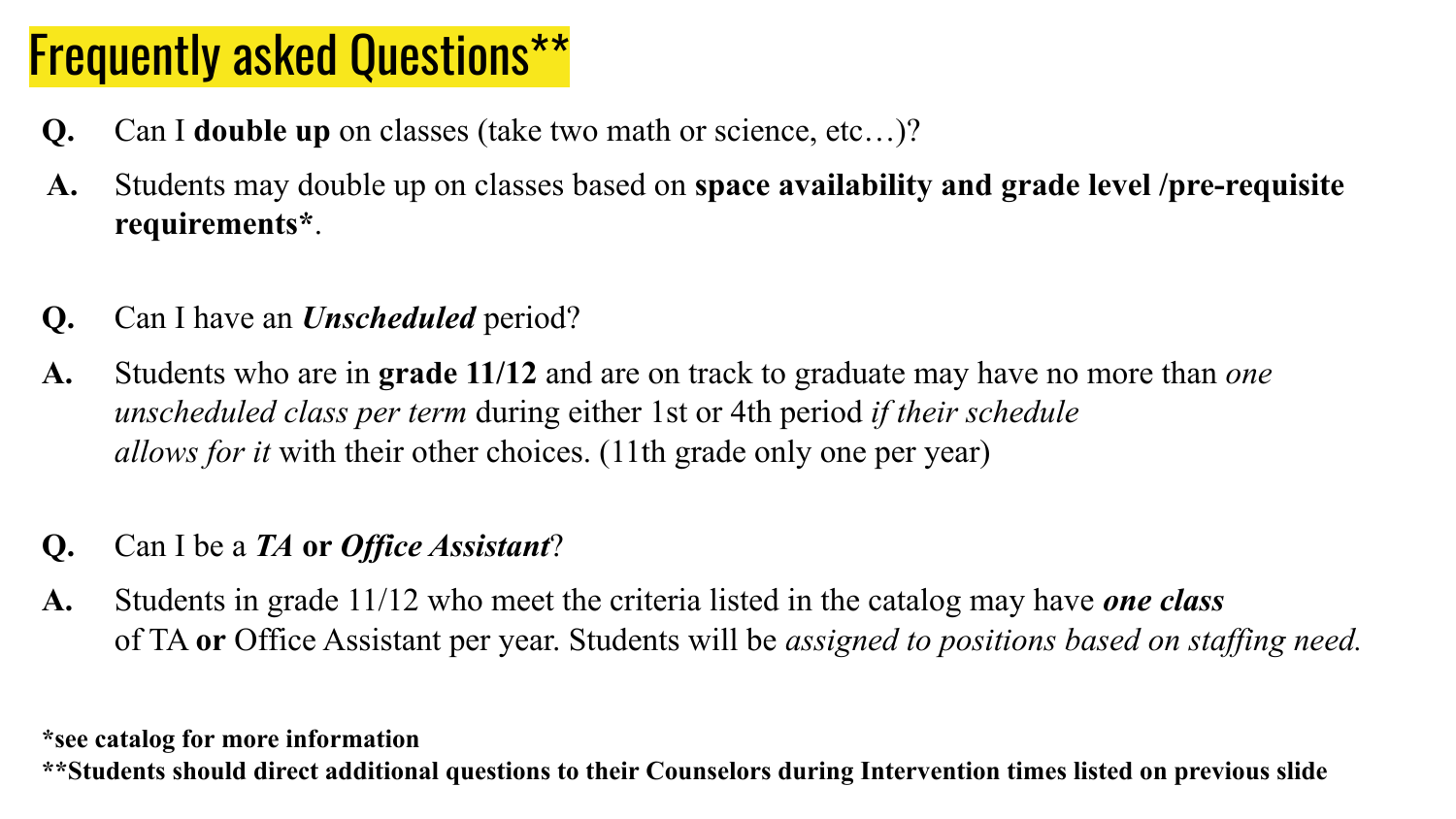### Frequently asked Questions continued\*\*

- **Q.** If I have an IEP. How do I select my classes?
- **A.** Read each Choice carefully and answer based on your options. Students with Individual Education Plans (IEP) will be assisted by their Case Manager in determining their core classes. If you have a question, ASK
- **Q.** I am in an ESL / ELD Class. Do I still need to take it next year?
- **A.** Students needing ESL/ELD will be assisted by Mrs. Leifson. Placement is determined in part by your ELPAC score and English Grades.
- **Q.** I am a **Senior**. Can I graduate at the midterm in December. What do I have to do?
- **A.** You will need to **fill out the Course Request form completely**, regardless. There is a question at the beginning of the form to indicate your interest. Early graduates can **ONLY be Seniors** on track to graduate. You will need to schedule a meeting to review Eligibility with your Counselor or Case Manager.

**\*\*Students should direct additional questions to their Counselors during Intervention times listed on previous slide**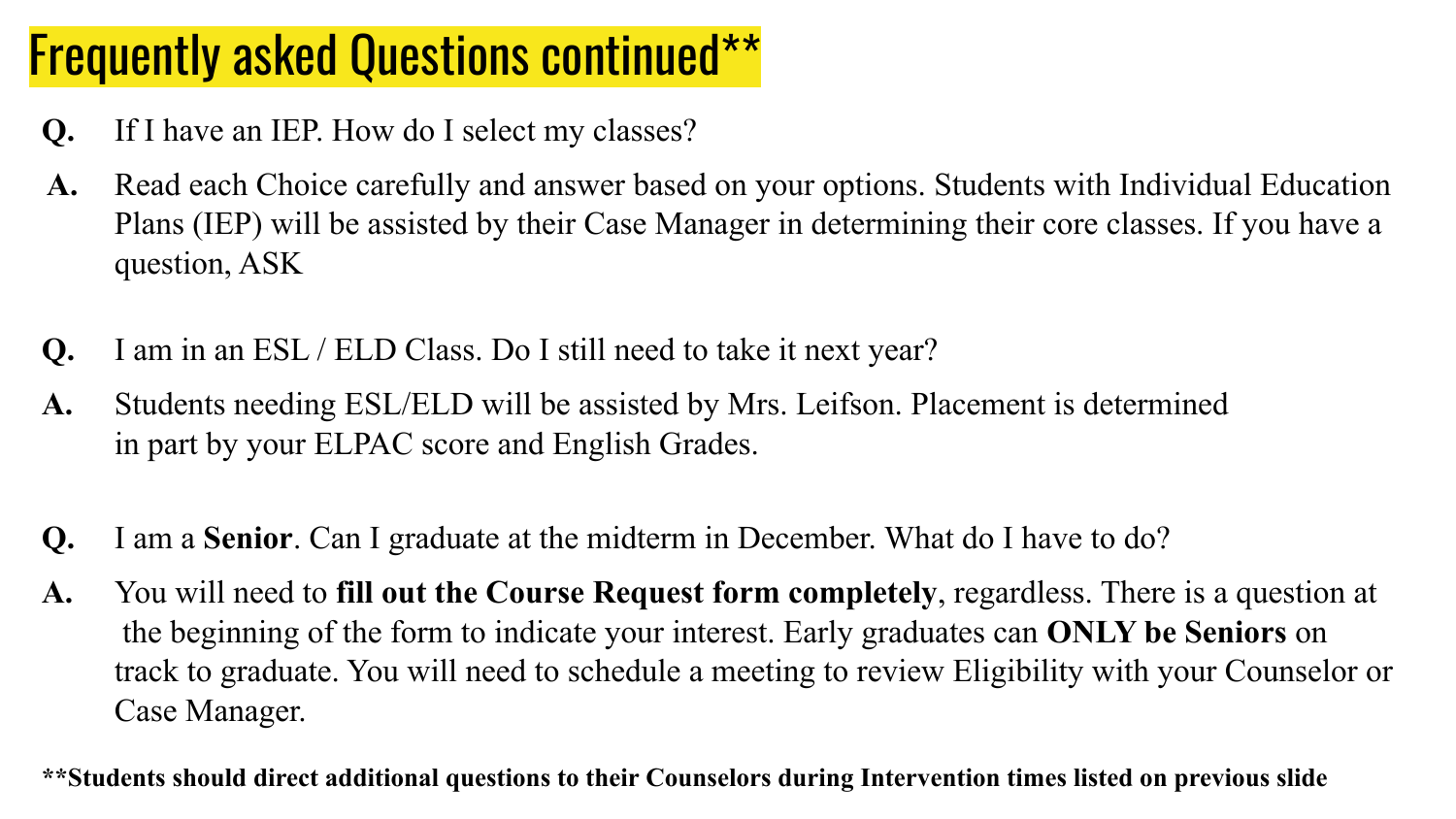# Accessing your materials: Catalog and Transcripts

Graduation requirements have increased to 250 credits. **Please review your credits carefully and make sure you are on track.** It is advised that you reference your transcript and Course Catalog while you make your class selections. To do this you will either need to use another device or know how to split your screen. Please click on the videos if you need assistance:

| <b>Aeries</b> Student<br>m        | River City High School - Grade 12       | $\vee$                  |                                |
|-----------------------------------|-----------------------------------------|-------------------------|--------------------------------|
|                                   | Transcripts                             |                         |                                |
| < Grades                          |                                         |                         |                                |
| Gradebook                         | <b>Graduation Track</b>                 | Graduated               | <b>Grad Stat</b>               |
|                                   | Default                                 |                         |                                |
| <b>Gradebook Details</b>          |                                         | Comment                 |                                |
| <b>Grades</b>                     | (W) Total GPA                           | (W) 10-12 GPA           | Credit Att/Compl               |
| <b>Graduation Status</b>          |                                         |                         | 260.00                         |
|                                   | <b>Course History</b>                   |                         |                                |
| Transcripts                       |                                         |                         |                                |
|                                   | Sort by Subject Sort by Date Descending |                         |                                |
| Standards Based Prod<br>Dashboard | 2014-2015   Riverbank 6-8               |                         |                                |
|                                   | Schl<br>Year<br>Tm Grd Crs ID           | <b>Std Course Title</b> | Comp<br>RT CP N/H Mark<br>Atmo |
|                                   | 2014-2015<br>20<br>A.                   |                         |                                |



| <b>Subject Area</b>         | <b>CREDIT SUMMARY</b><br>Credit Reg'd |
|-----------------------------|---------------------------------------|
| English                     | 40.00                                 |
| <b>Mathematics</b>          | 30.00                                 |
| <b>Physical Science</b>     | 10.00                                 |
| Life Science                | 10.00                                 |
| <b>World History</b>        | 10.00                                 |
| <b>US History</b>           | 10.00                                 |
| <b>US Government</b>        | 5.00                                  |
| <b>Economics/Sr Prob</b>    | 5.00                                  |
|                             |                                       |
| <b>World Languages</b>      | 20.00                                 |
| Visual & Performing         | 10.00                                 |
| <b>Physical Education</b>   | 20.00                                 |
| <b>Building Foundations</b> | 10.00                                 |
| <b>Chivers CV</b>           |                                       |
| <b>Elective Credit</b>      | 70.00                                 |
| * TOTALS *                  | 250.00                                |
| Algebra 1 Requirement Met   |                                       |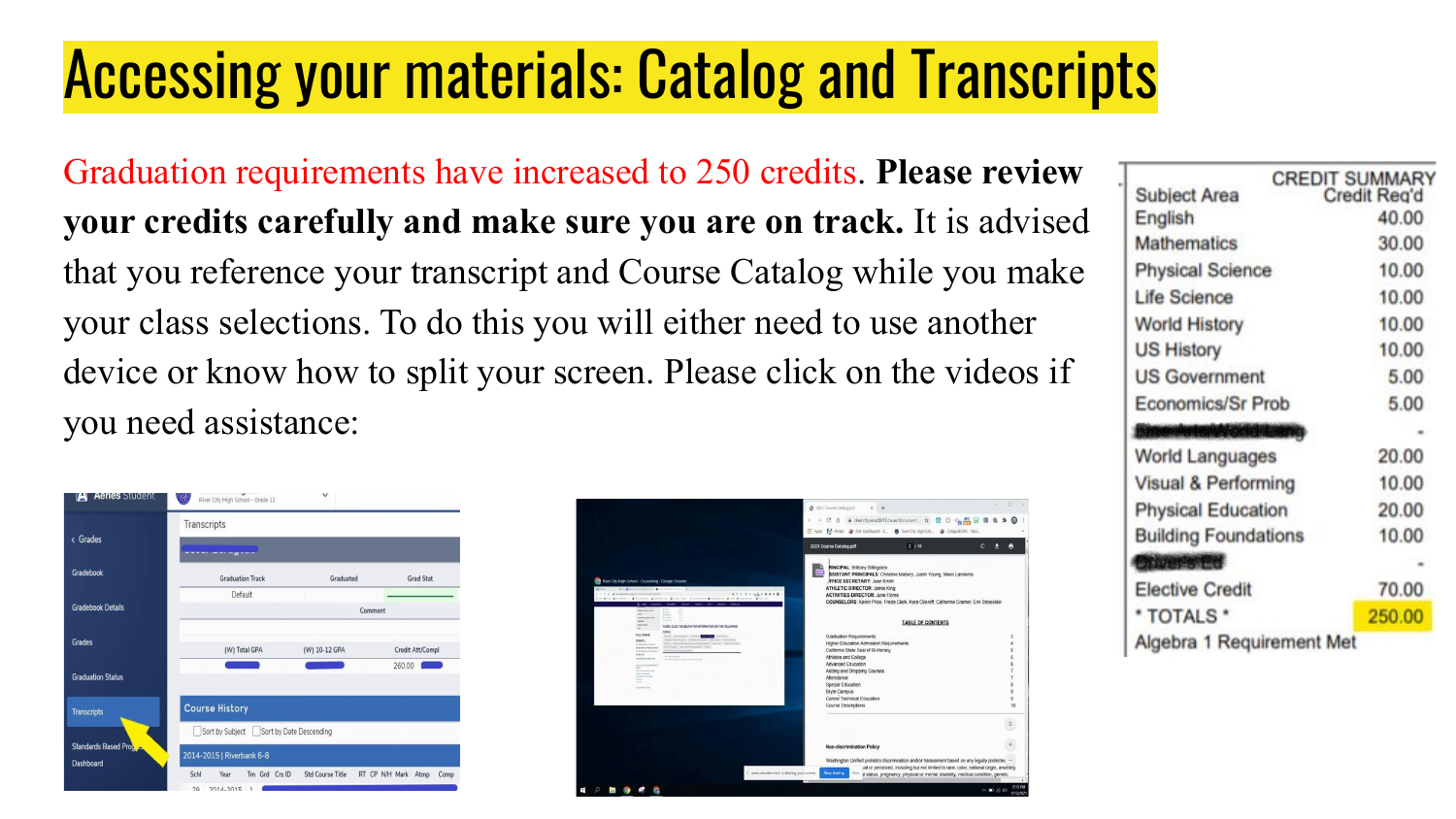### Course Selection Information for the 2022-2023 school year

Students will be making their course selections *online* for the following school year.

Courses are broken down by Washington Unified - RCHS Graduation requirements and University of California articulation, otherwise known as A-G. Refer to the Catalog for information.

Please read each question carefully and answer completely. Failure to do so may affect submission.

Please use a split screen and refer to the Course Catalog as you make your selections.

Students must select 8 class options and provide 6 alternates if their 1st choices are not available or do not fit within their overall course placements. Do Not choose courses more than once unless the course is indicated as yearlong. Doing so may invalidate your requests.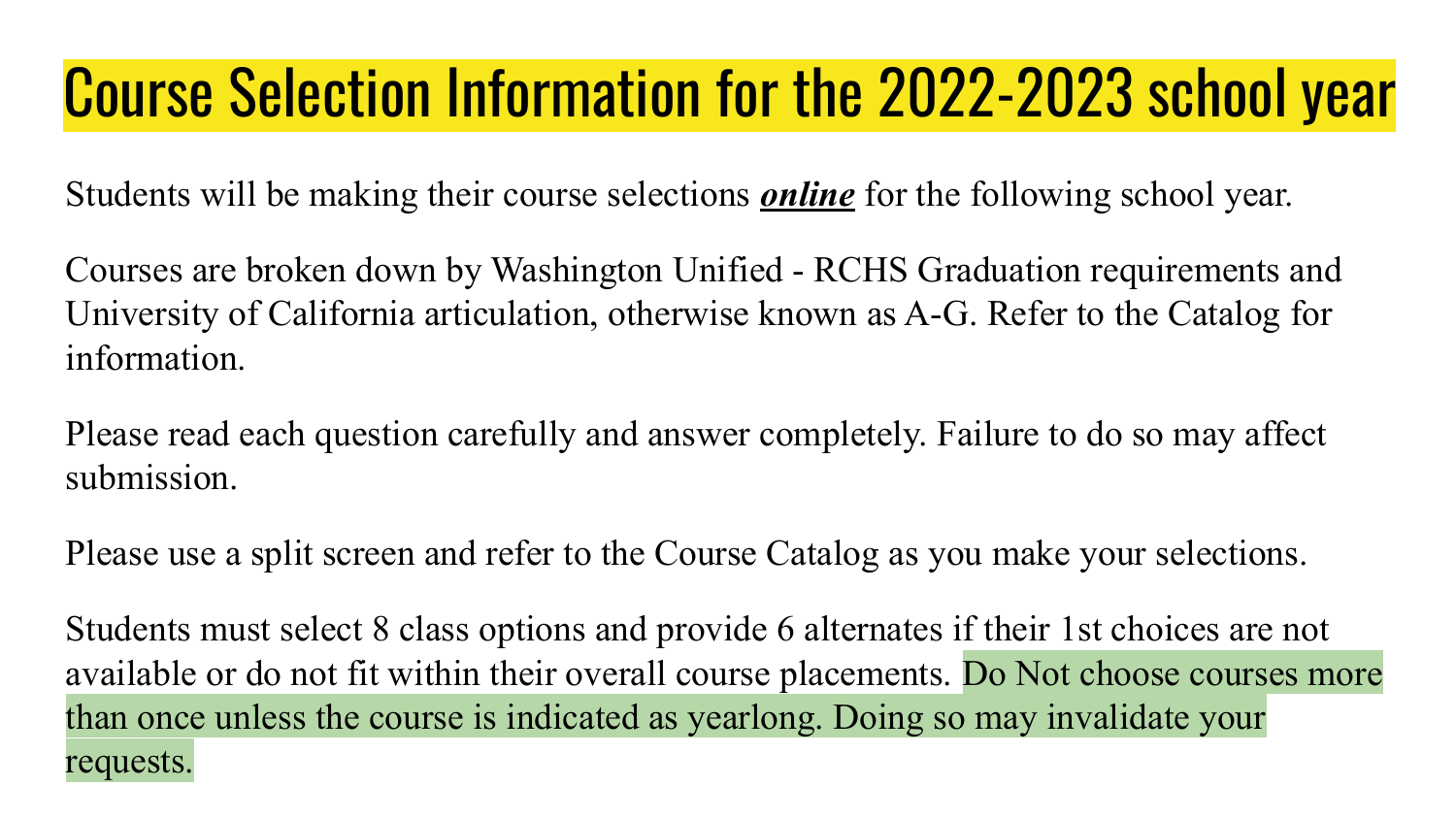# Step 1: Find your Registration Link

Go to the [RCHS Counseling website](https://rivercity.wusd.k12.ca.us/Our-School/Counseling/index.html) and look under the *Scheduling Tab* (will also be on **student hub on the front page**.) Look for the link that corresponds to the grade level you will be for the 2022-2023 school year. *Example: I am currently a freshman so I will be filling out the sophomore registration form.*

#### [2022-2023 Course Catalog](https://rivercity.wusd.k12.ca.us/documents/Counseling%20documents/2022_2023-Course-Catalog-2.pdf)

Sophomore (Class of 2025) Pre Registration Form <https://forms.gle/oNTdKza7V2yPwQwi6>

Junior (Class of 2024) Pre Registration Form<https://forms.gle/LY33pKY1veihoqV56>

Senior (Class of 2023) Pre Registration Form <https://forms.gle/hHTt7XgqJxwvr6EB8>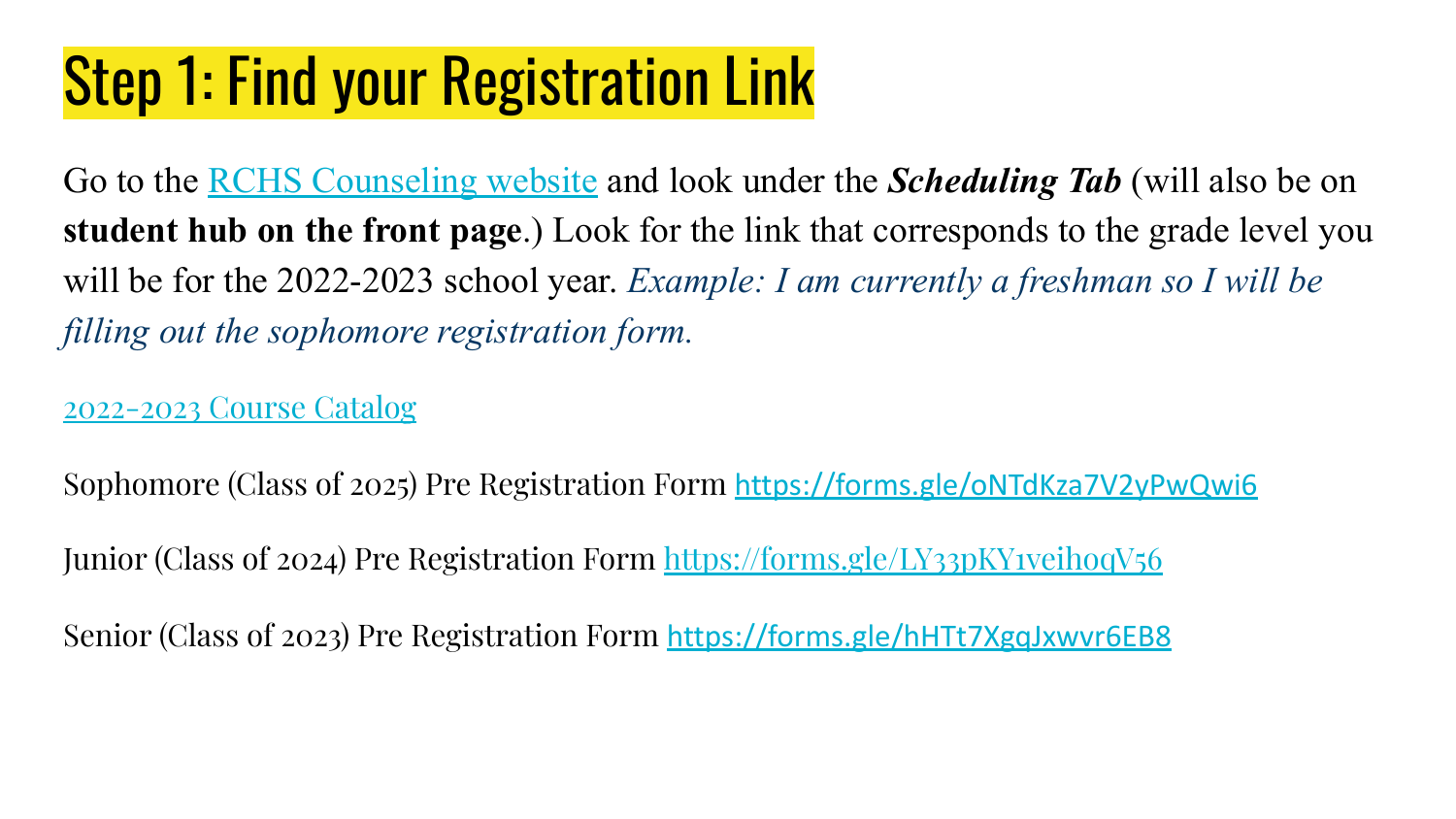# Step 2: Complete Demographic Information

When you first begin to fill out your registration you will provide **basic information about yourself**.

Remember to **read each section carefully** and **follow the directions** before moving on.

**Do not leave a question blank**. If you cannot answer a question, type NA (not applicable).

#### Section 1 of 12

Junior (Class of 2024) Course Selection Form This information will be used to schedule your classes for the 2022-2023 school Email\* Valid email This form is collecting emails. Change settings Current School Short answer text First Name \* Short answer text Last Name \* Short answer text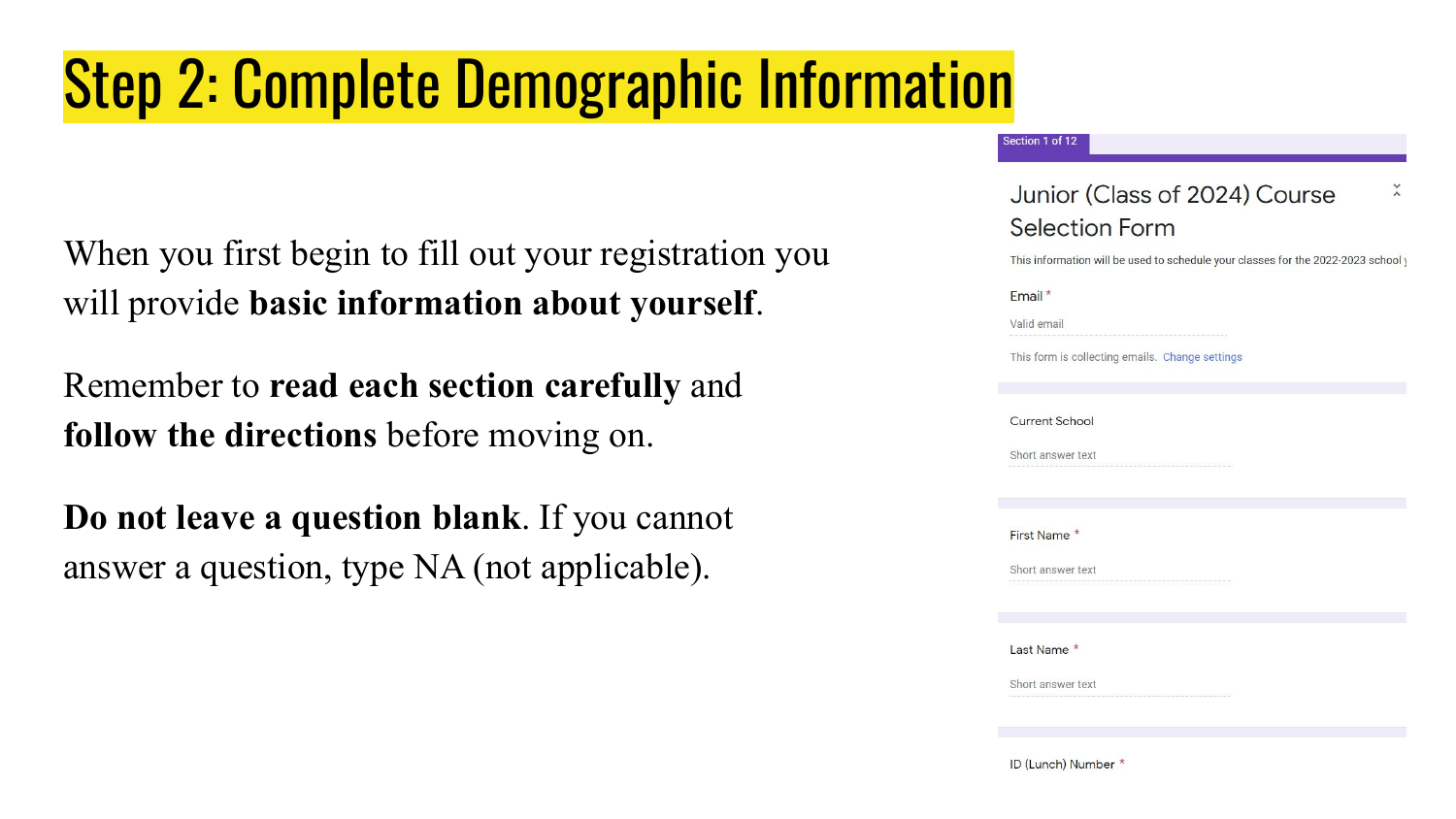# Step 3: Courses and Requirements

Each grade level has slightly different choices and graduation requirements embedded within it. For Example: all Juniors must take a US History Class. The 'choice' then becomes do you want to take the advanced level which is AP US History? *Remember, this is when you would check the catalog and see what taking an advanced class entails.*

Note that the Choice corresponds to the department and UC A-G Category if applicable.

#### **History / Social Science**

Choice 1 (A) History / Social Science: Courses with an asterisk indicate a course which has a prerequisite, is part of a series, or has special requirements. See the Catalog for details. \*

- 0825 U.S. History
- 0816 \*AP U.S. History
- 1003 \*Social Science Skills per IEP placement only
- 1012 \*ILS Soc Studies Self Contained Class per IEP placement only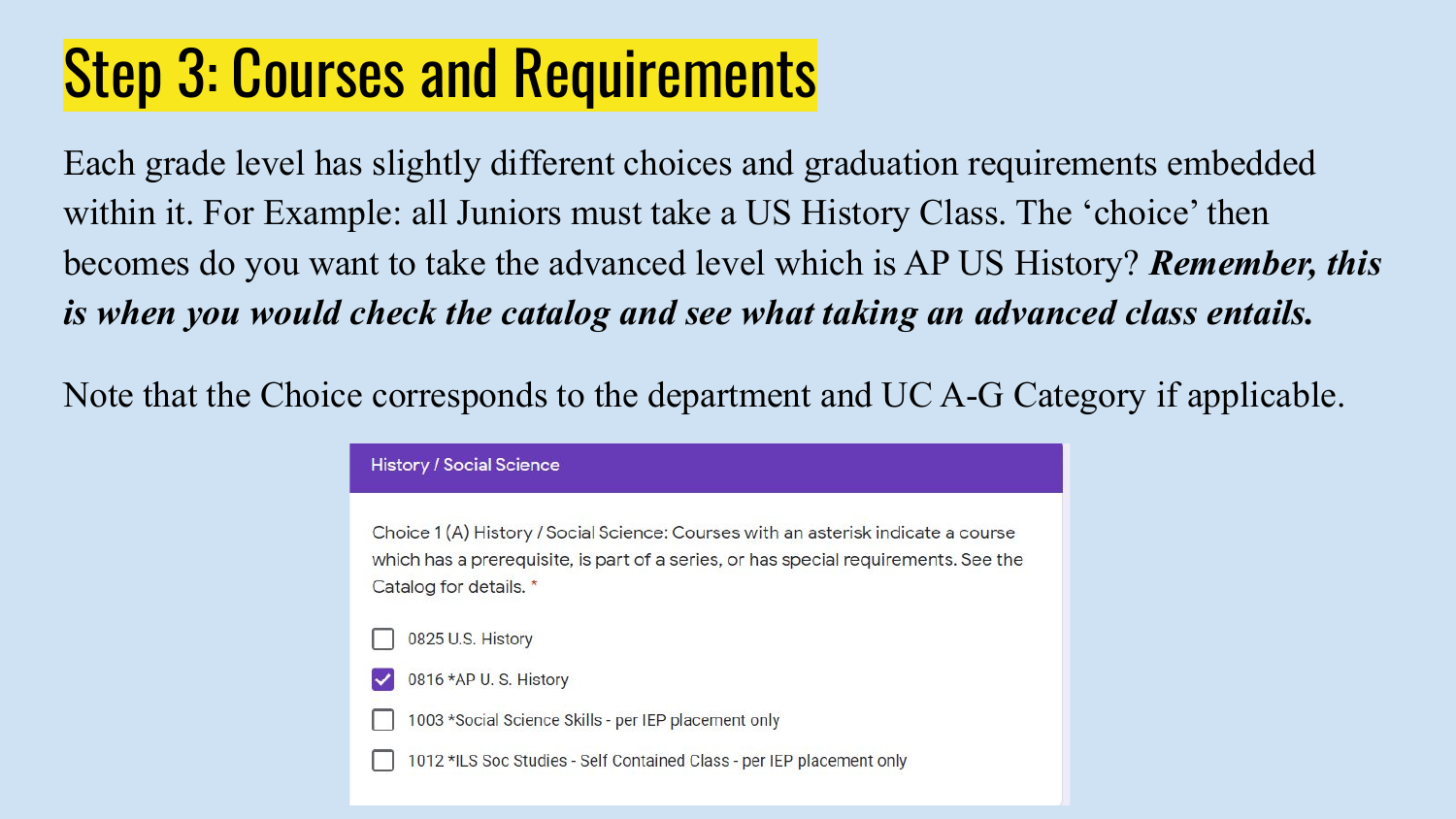### Courses and Requirements continued

For each choice you make, you will only be allowed to select one answer. You will either be asked to check a box, or make a selection from a drop down menu:

| Math                                                                                                                                                                                             |  |
|--------------------------------------------------------------------------------------------------------------------------------------------------------------------------------------------------|--|
| For help choosing a Math Course please refer to the Math Course Sequencing Options link in Catalog.                                                                                              |  |
| Choice 3 (C) Mathematics: Courses with an asterisk indicate a course which has<br>a prerequisite, is part of a series, or has special requirements. See the Catalog for<br>details. <sup>*</sup> |  |
|                                                                                                                                                                                                  |  |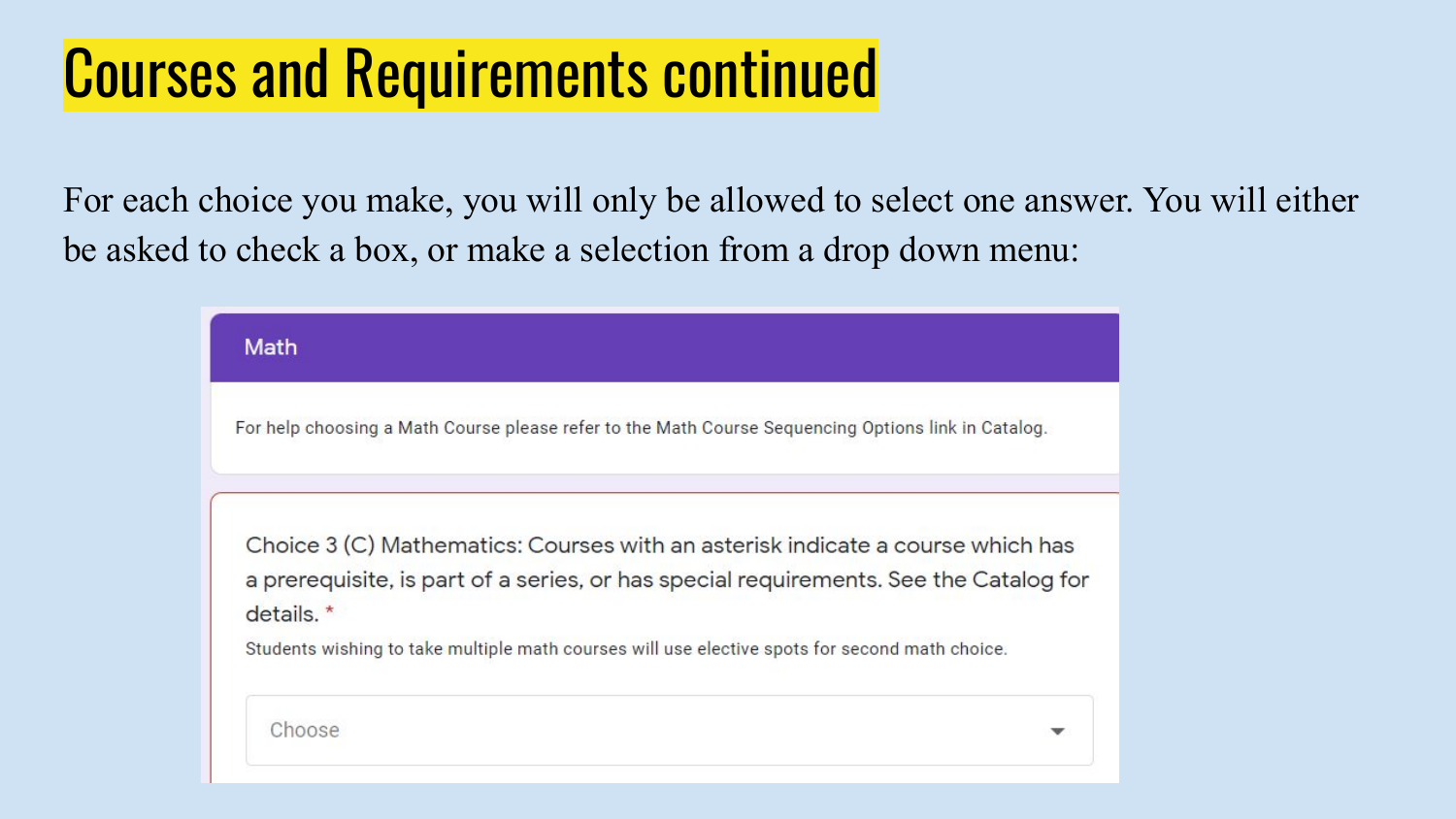### Courses and Requirements continued

Please note the <u>specific directions</u> for each choice as you will need to keep track..

#### Science

Choice 4 (D) Science: Courses with an asterisk indicate a course which has a prerequisite, is part of a series, or has special requirements. See the Catalog for  $details.$ 

Students wishing to take multiple science courses will use elective spots for second science choice. Students who have completed their science requirement and do not wish to take science must select " have completed my Science Requirement" in the dropdown.

Choose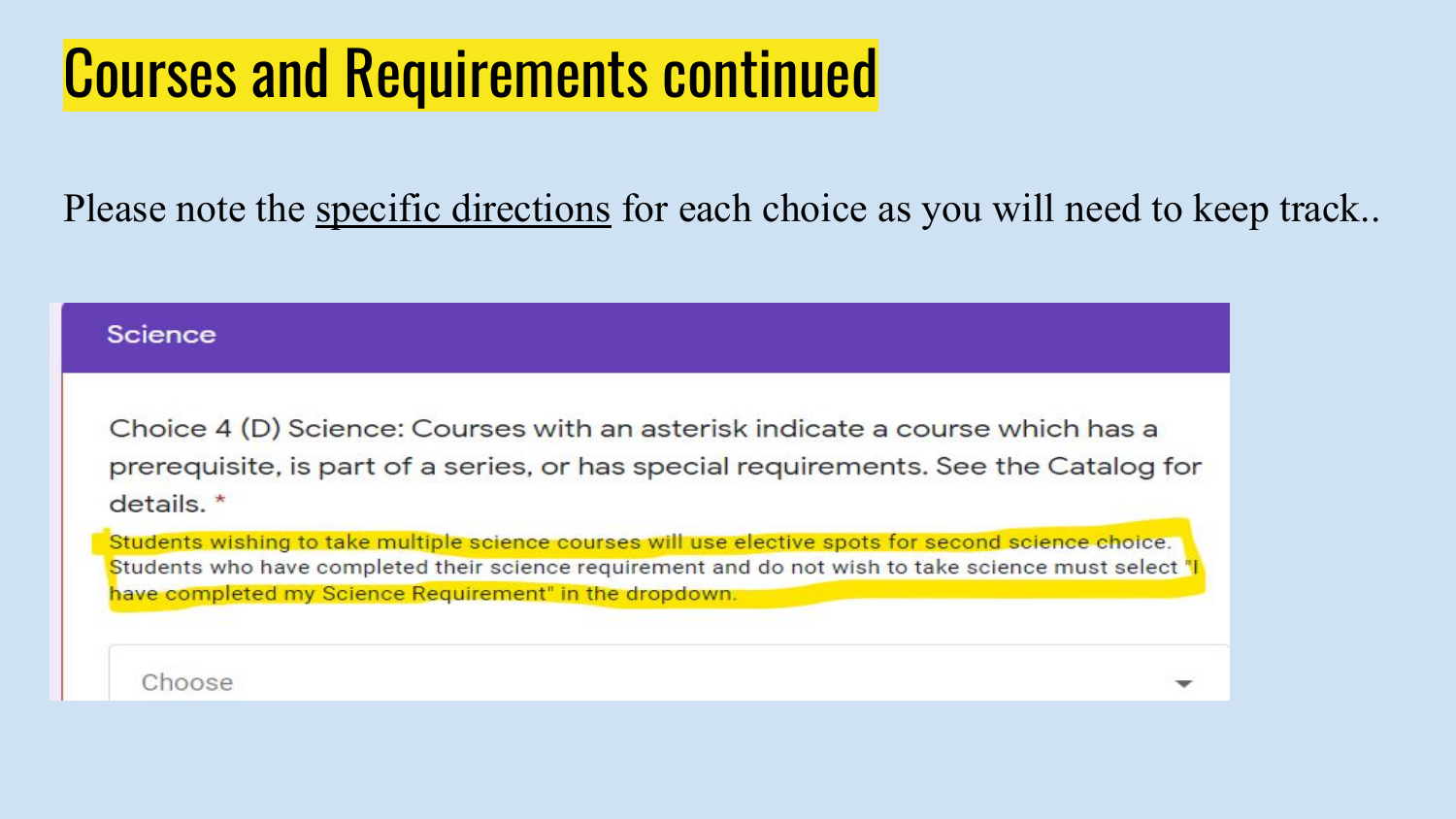#### *Remember*, *you need electives to fulfill your graduation requirements.*

In many cases you will take more electives than are required for graduation. Most classes are specific to fulfilling more than one role beyond simply meeting a *single* requirement.

Please be thoughtful in choosing your electives and make sure you include alternates. Your choices impact what we offer. We do our best to schedule you in the classes you want but the reality is not all schedules work. That is why we need to have alternates. Otherwise, you just get placed in what is left over.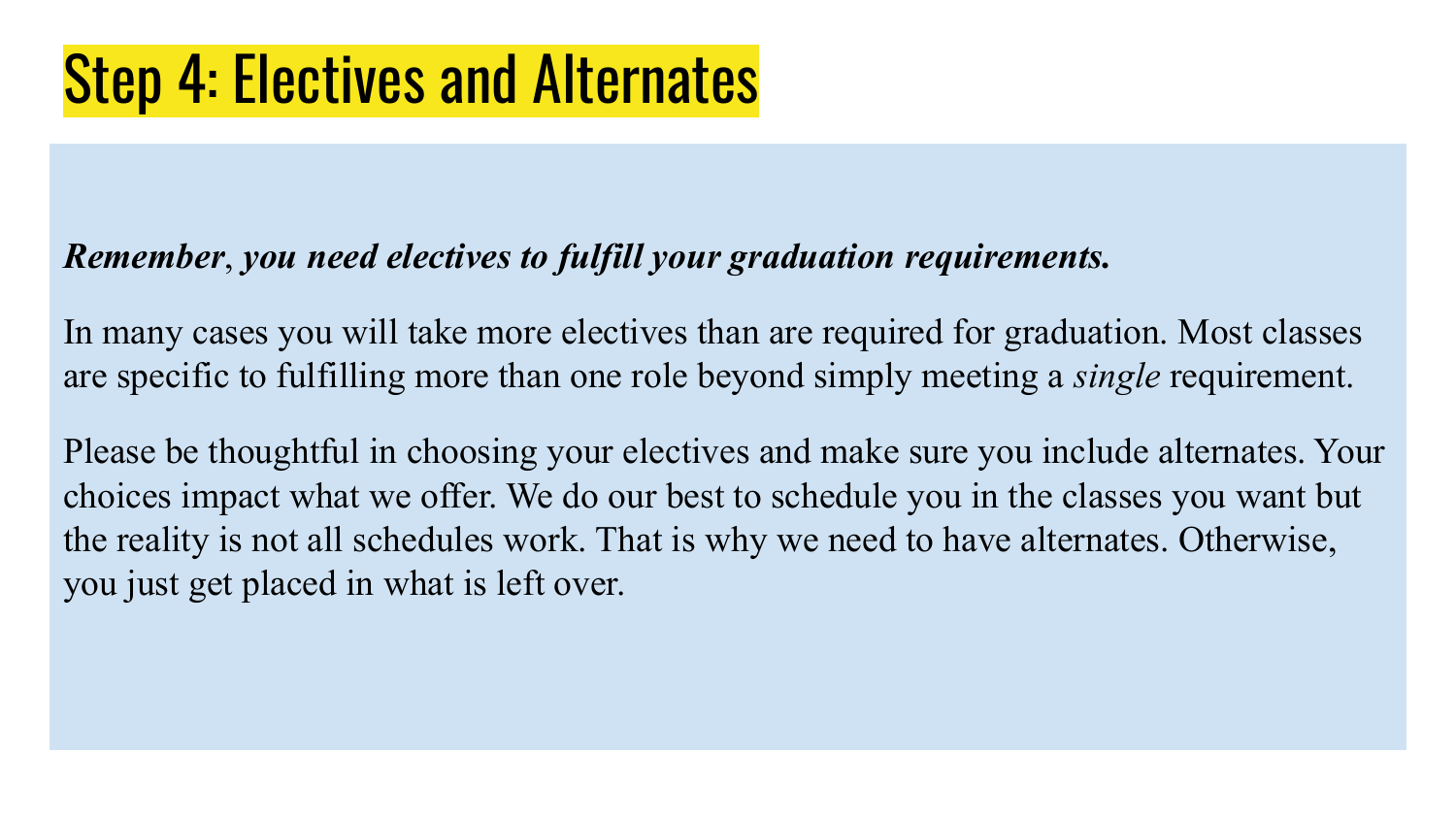# Step 5: Making up failed classes

If you have a required course such as English, math, etc...that you failed, you have an opportunity to make a note of it and possibly retake that class next year. This is not a guarantee that you won't have to take summer school, but it provides us with important information.

#### LEAVE THIS SECTION BLANK IF IT DOES NOT APPLY TO YOU!

#### Section 3 of 4

#### Required Courses I need to make up due to failure from previous terms. Leave blank if not applicable!

Please use a split screen to refer to your transcript. Students needing more than three class repeats will need to email their counselor to schedule a meeting

Please write in the class you need to make up:

Short answer text

Please select the term of the class you need to make up. Example: English 10.2 second half of class

First term - first half of class

Second term - second half of class

Both terms - entire class needs to be retaken